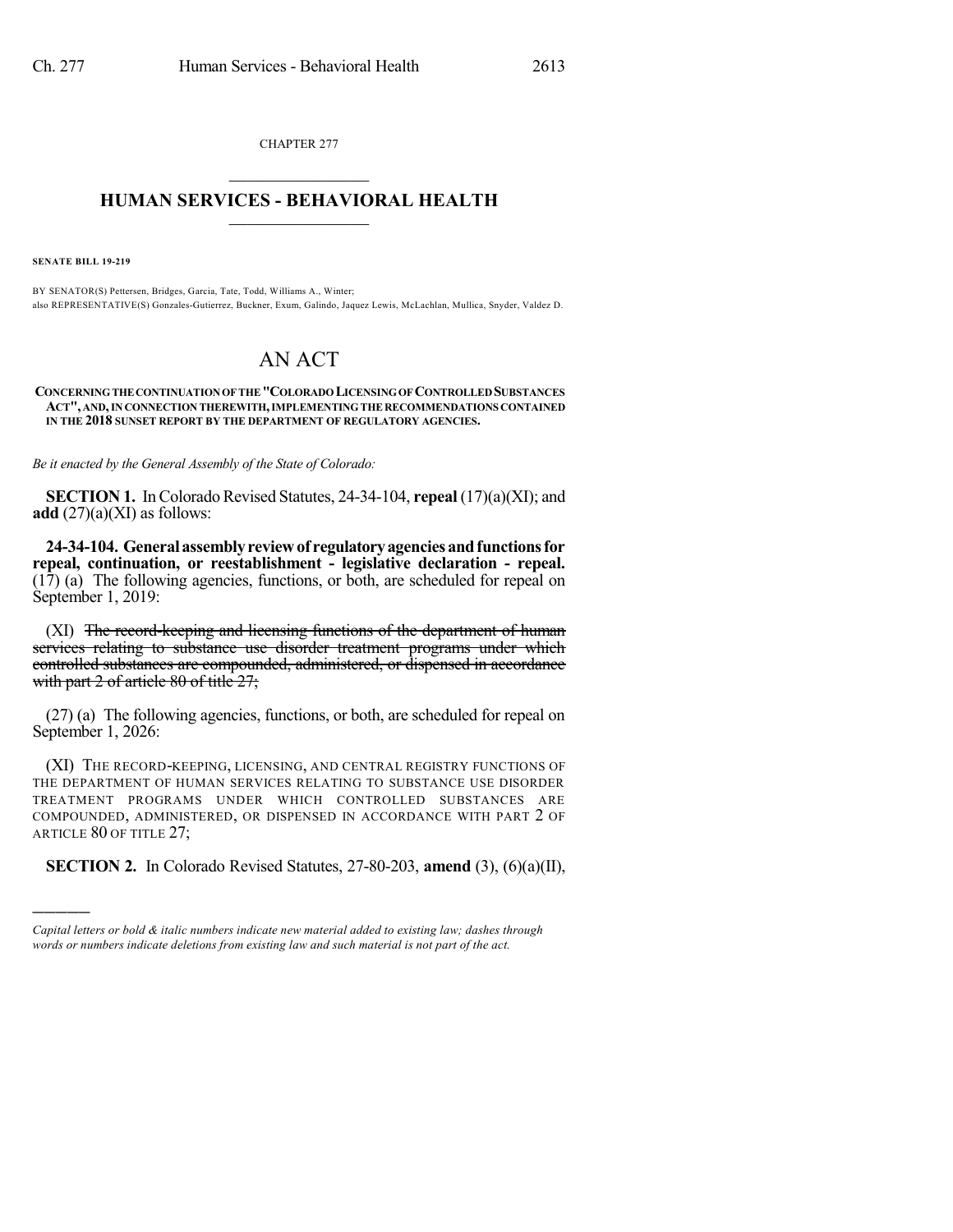and (23.5); **repeal** (23); and **add** (16.5) as follows:

**27-80-203. Definitions.** As used in this part 2, unless the context otherwise requires:

(3) "Administer" means to apply a controlled substance, whether by injection, inhalation, ingestion, or any other means, directly to the body of a patient.  $\sigma$ research subject.

(6) (a) "Compound" means to prepare, mix, assemble, package, or label a drug or device:

(II) For the purpose of, or as an incident to, research, teaching or chemical analysis and not for sale or dispensing.

(16.5) "OPIOID TREATMENT PROGRAM"MEANS A TREATMENT PROGRAM LICENSED PURSUANT TO THIS PART 2 AND CERTIFIED AS AN OPIOID TREATMENT PROGRAM BY THE FEDERAL SUBSTANCE ABUSE AND MENTAL HEALTH SERVICES ADMINISTRATION PURSUANT TO THE RULES OF THE FEDERAL DEPARTMENT OF HEALTH AND HUMAN SERVICES AND THE FEDERAL DRUG ENFORCEMENT ADMINISTRATION, TO PROVIDE MEDICATION-ASSISTED TREATMENT FOR PEOPLE DIAGNOSED WITH AN OPIOID-USE DISORDER.

(23) "Researcher" means any person licensed by the department pursuant to this part 2 to experiment with, study, or test any controlled substance within this state and includes analytical laboratories.

(23.5) "Substance use disorder treatment program" means a program licensed pursuant to this part 2 for the detoxification, withdrawal, or maintenance treatment of a person with a substance use disorder. "SUBSTANCE USE DISORDER TREATMENT PROGRAM" INCLUDES AN OPIOID TREATMENT PROGRAM.

**SECTION 3.** In Colorado Revised Statutes, 27-80-204, **amend** (1)(b)(I) and (2); and **repeal** (5) as follows:

**27-80-204. License required - controlled substances- repeal.** (1) (b) (I) This subsection (1) is repealed, effective September 1, 2019 SEPTEMBER 1, 2026.

(2) Persons licensed as required under this part 2, or otherwise licensed as required by federal law, may possess, distribute, dispense, OR administer or conduct or do research with controlled substances only to the extent authorized by their licenses and in conformity with the provisions of this part 2 and with article 18 of title 18. C.R.S.

(5) The department shall not issue a license under this part 2 to a researcher of marijuana or marijuana concentrate.

**SECTION 4.** In Colorado Revised Statutes, 27-80-205, **amend** (1) introductory portion; and **repeal** (3)(a) as follows:

**27-80-205. Issuance oflicense -fees.**(1) The department, as provided in section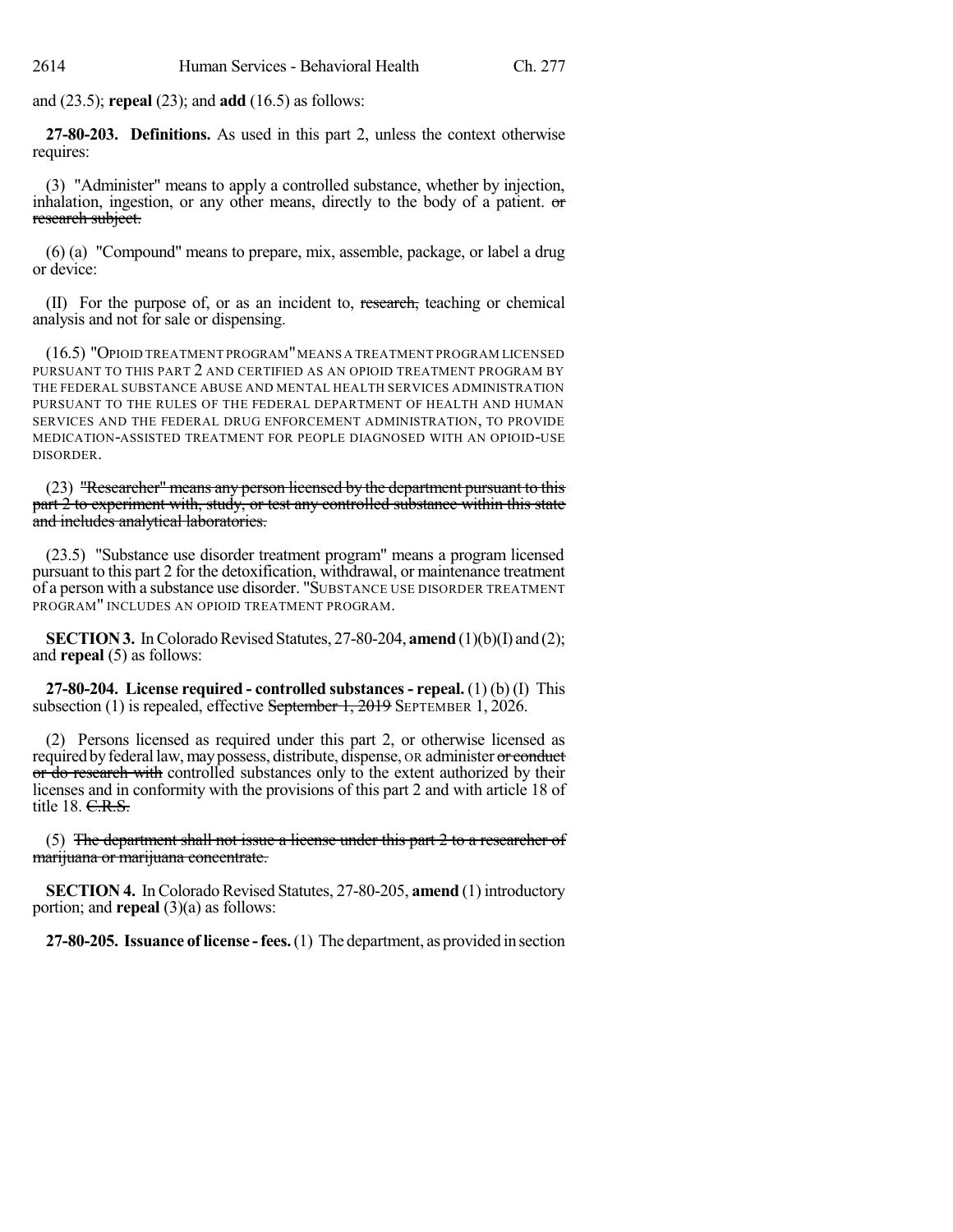27-80-204 (1), shall issue the appropriate license to each researcher and substance use disorder treatment program meeting all the requirements of this part 2 unlessit determines that the issuance of the license would be inconsistent with the public interest. In determining the public interest, the department shall consider the following factors:

(3) (a) The initial and annual license fees are as follows:

(I) Repealed.

(II) Researchers . . . . . . . . . . . . . . . . . . . . . . . . . . . . . . . . . . . . . . . . . . \$ 25.00

**SECTION 5.** In Colorado Revised Statutes, 27-80-207, **repeal** (2) as follows:

**27-80-207. Qualificationsfor license.**(2) Anyperson registered as a researcher by the federal government is presumed to possess the qualifications described in this section as long as his or her federal registration is valid.

**SECTION 6.** In Colorado Revised Statutes, 27-80-208, **amend** (1) introductory portion and (1)(c); and **add** (5) as follows:

**27-80-208. Denial, revocation, or suspension of license - other disciplinary actions - notice - repeal.** (1) The department may deny, suspend, or revoke a license issued under this part 2 pursuant to article 4 of title 24, C.R.S., or take other disciplinary action as set forth in subsection  $(2.5)$  of this section, at the department's discretion, upon a finding that the licensee:

(c) Has had his or her federal registration to manufacture, conduct research on, distribute, or dispense a controlled substance suspended or revoked; or

(5) (a) ON OR BEFORE JULY 1, 2020, THE DEPARTMENT SHALL DEVELOP AND IMPLEMENT A FORMAL, SIMPLE, ACCURATE, AND OBJECTIVE SYSTEM TO TRACK AND CATEGORIZE COMPLAINTS MADE AGAINST A LICENSEE AND DISCIPLINARY ACTION TAKEN PURSUANT TO THIS PART 2.

(b) (I) THE EXECUTIVE DIRECTOR SHALL NOTIFY IN WRITING THE HEALTH AND HUMAN SERVICES COMMITTEE OF THE SENATE AND THE PUBLIC HEALTH CARE AND HUMAN SERVICES COMMITTEE OF THE HOUSE OF REPRESENTATIVES, OR THEIR SUCCESSOR COMMITTEES, OF THE DATE ON WHICH THE DEPARTMENT HAS IMPLEMENTED THE SYSTEM DESCRIBED IN SUBSECTION  $(5)(a)$  OF THIS SECTION.

(II) THIS SUBSECTION (5)(b) IS REPEALED, EFFECTIVE JULY 1, 2021.

**SECTION 7.** In Colorado Revised Statutes, 27-80-211, **amend** (2)(b) as follows:

**27-80-211. Enforcement and cooperation.** (2) The departmentshall cooperate with all agencies charged with the enforcement of the laws of this state, all other states, and the United States relating to controlled substances. To this end, the department shall:

(b) Cooperate with the bureau and with local, state, and other federal agencies by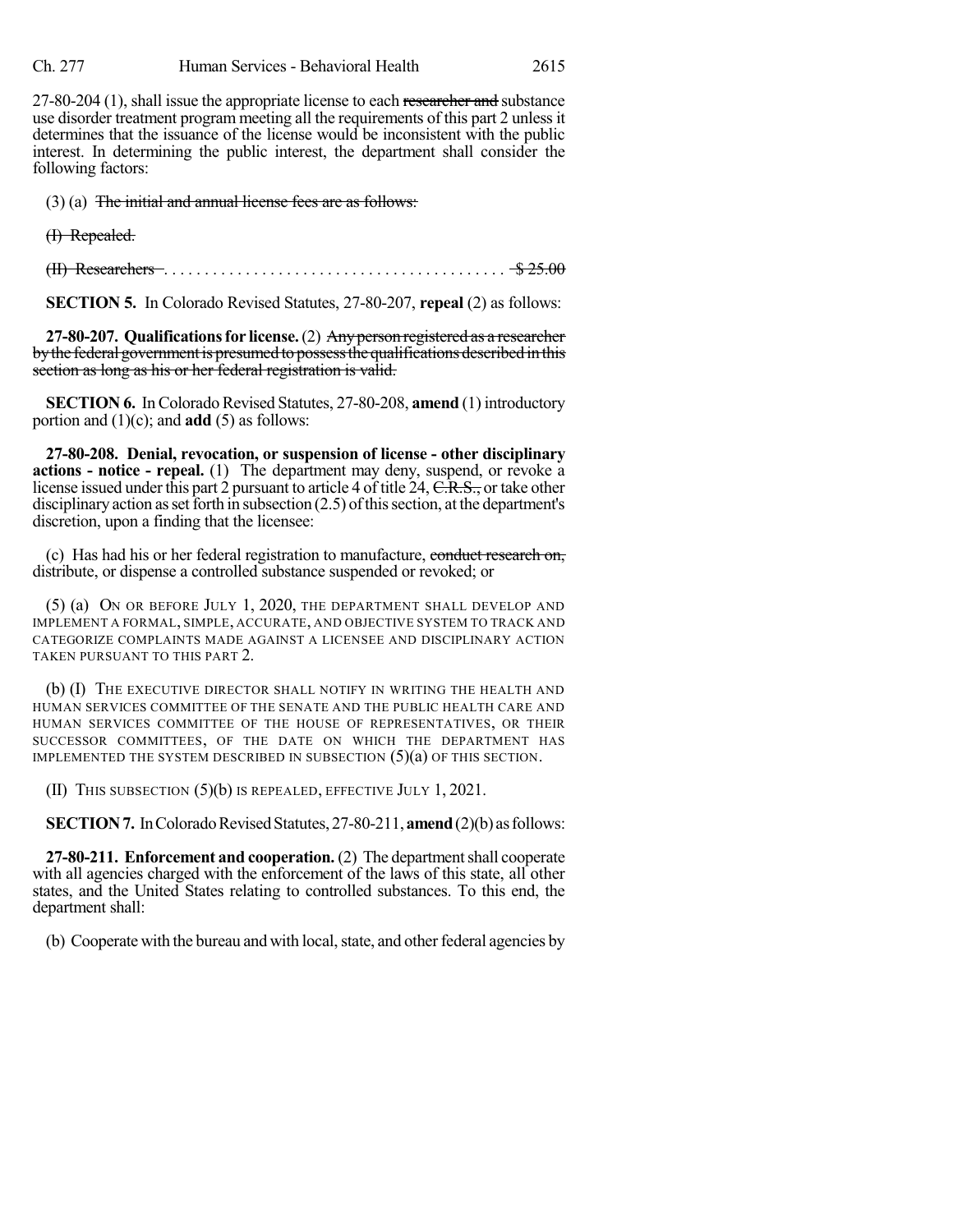maintaining a centralized unit to accept, catalogue, file, and collect statistics, including records of dependent and other controlled substance lawoffenders within the state, and make the information available for federal, state, and local law enforcement or regulatory purposes. The department shall not furnish the name or identity of a patient or research subject whose identity could not be obtained under section 27-80-212.

**SECTION 8.** In Colorado Revised Statutes, 27-80-213, **amend** (2); and **add** (3) as follows:

**27-80-213. Rules - policies.** (2) The department shall promulgate rules, in accordance with article  $\overline{4}$  of title  $\overline{24}$ , for research programs and for the conduct of detoxification treatment, maintenance treatment, and withdrawal treatment programs for substance use disorders related to controlled substances.

(3) THE DEPARTMENT SHALL DEVELOP A POLICY THAT SEPARATES THE ADMINISTRATION OF THIS PART 2 FROM THE ADMINISTRATION OF ARTICLE 81 OF THIS TITLE 27.THE POLICY MUST ENSURE THAT THE DEPARTMENT'S PERFORMANCE OF ITS DUTIES PURSUANT TO THIS PART 2 DOES NOT INTERFERE WITH THE PERFORMANCE OF ITS DUTIES AS REQUIRED BY ARTICLE 81 OF THIS TITLE 27.

**SECTION 9.** In Colorado Revised Statutes, **add** 27-80-215 as follows:

**27-80-215. Central registry - registration required - notice - repeal.** (1)(a) ON OR BEFORE JULY 1,2020,THE DEPARTMENT SHALL DEVELOP OR PROCURE A SECURE ONLINE CENTRAL REGISTRY, REFERRED TO IN THIS SECTION AS THE "REGISTRY", TO REGISTER PATIENTS TREATED IN A SUBSTANCE USE DISORDER TREATMENT PROGRAM.

(b) THE DEPARTMENT SHALL OPERATE AND MAINTAIN THE REGISTRY OR ENTER INTO AN AGREEMENT WITH A THIRD PARTY TO OPERATE AND MAINTAIN THE REGISTRY ON ITS BEHALF.

(c) EACH OPIOID TREATMENT PROGRAM SHALL REGISTER AND MAINTAIN AN ACCOUNT WITH THE REGISTRY.

(d) (I) THE EXECUTIVE DIRECTOR SHALL NOTIFY IN WRITING THE HEALTH AND HUMAN SERVICES COMMITTEE OF THE SENATE AND THE PUBLIC HEALTH CARE AND HUMAN SERVICES COMMITTEE OF THE HOUSE OF REPRESENTATIVES, OR THEIR SUCCESSOR COMMITTEES, OF THE DATE ON WHICH THE DEPARTMENT HAS IMPLEMENTED THE REGISTRY DESCRIBED IN SUBSECTION (1)(a) OF THIS SECTION.

(II) THIS SUBSECTION (1)(d) IS REPEALED, EFFECTIVE JULY 1, 2021.

(2) (a) (I) IN ORDER TO PREVENT SIMULTANEOUS ENROLLMENT OF A PATIENT IN MORE THAN ONE OPIOID TREATMENT PROGRAM,EACH OPIOID TREATMENT PROGRAM SHALL FULLY PARTICIPATE IN THE REGISTRY, INCLUDING SUBMITTING A QUERY TO THE REGISTRY FOR EACH PATIENT AND ENTERING IN PATIENT INFORMATION AS REQUIRED BY THIS PART 2 AND DEPARTMENT RULE.

(II) FOR EACH PATIENT, THE ENTRY INTO THE REGISTRY MUST INCLUDE THE